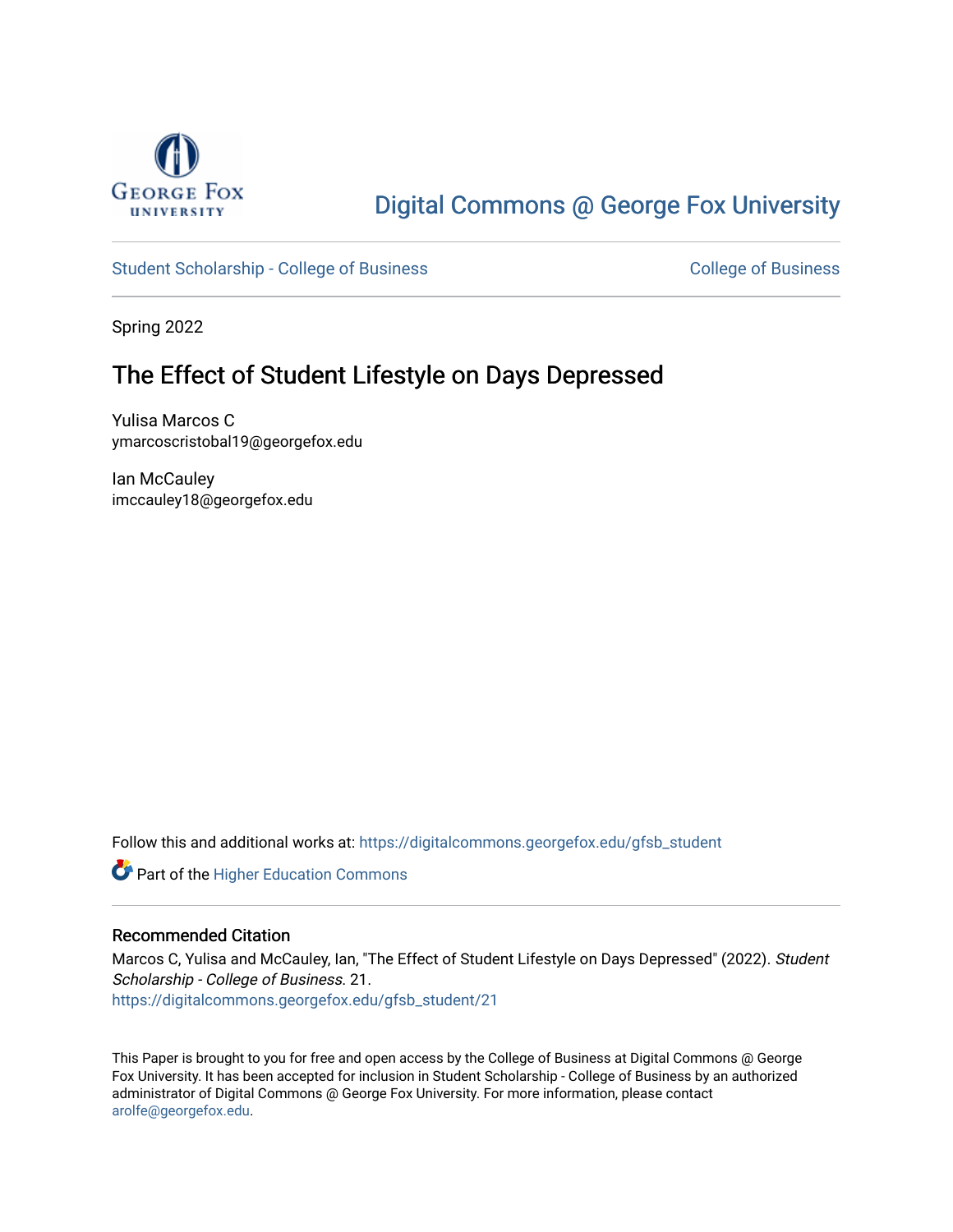# Spring 2022 **The Effect of Student Lifestyle on Days Depressed**

Yulisa Marcos C

Ian McCauley

George Fox University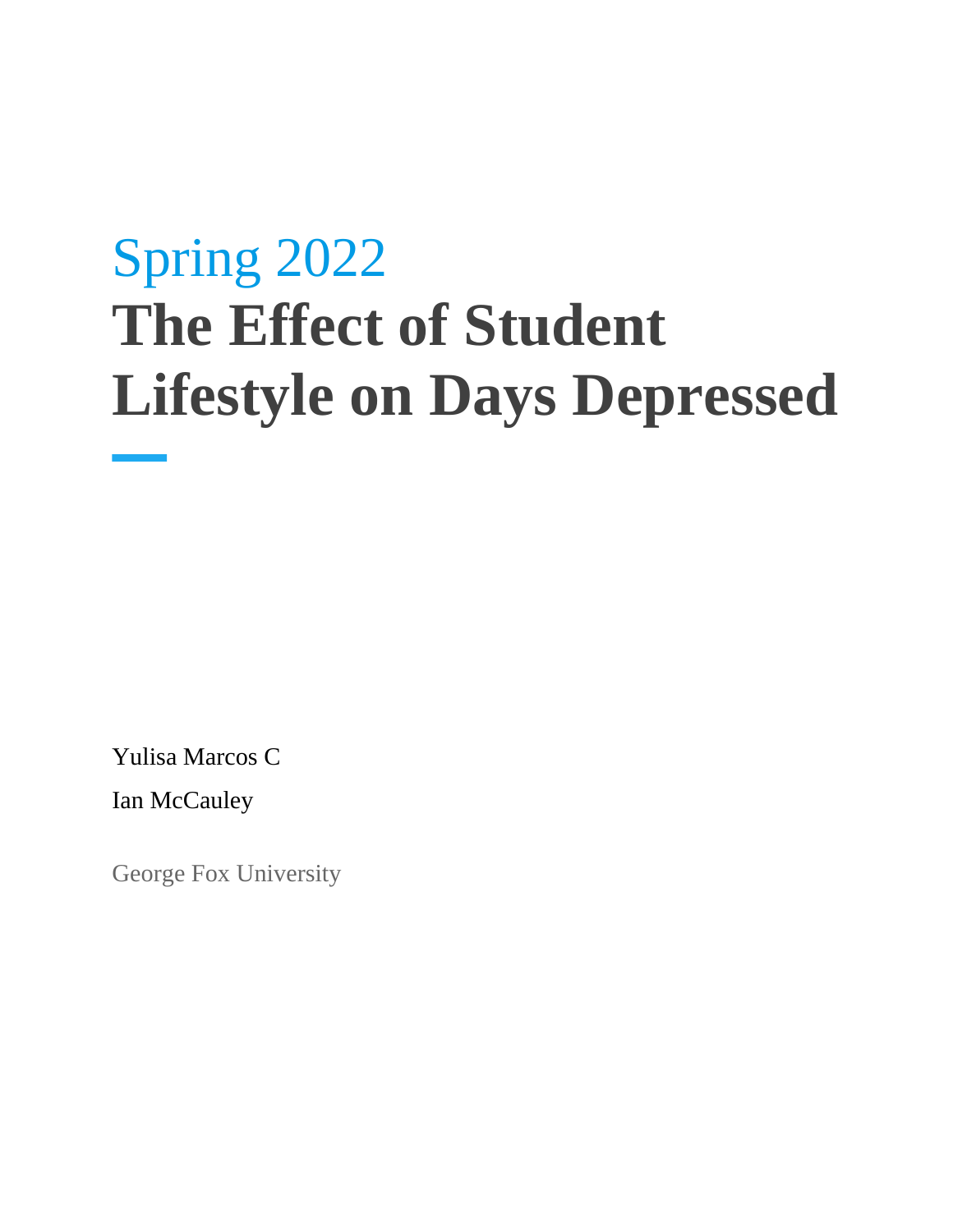## The Effect of Student Lifestyle on Days Depressed Yulisa Marcos C & Ian McCauley George Fox University

#### Abstract

The purpose of our paper is to discover what factors about student lifestyles affect how often students experience symptoms of depression, using anonymous survey results from 96 George Fox students. We will explore if how many days a student is depressed per month might be determined by factors such as the number of hours spent in a week doing schoolwork, working, doing something enjoyable, social media usage and their housing status. We determined that our sample of 96 was representative enough of the George Fox undergraduate student population to be able to use in our regressions. Additionally, we found that our data was reasonable to use because it met the assumption criteria for linearity, homoscedasticity, and normality of errors. Through our research we ultimately found four factors that were significant in determining the number of days students are depressed per month: time doing schoolwork, time with friends, time doing something enjoyable, hours of sleep, and living on or off campus.

Disclaimer: Our paper and research does not intend to diagnose depression.

Key Words: Depression, Undergraduate student

JEL Classifications: I1, I2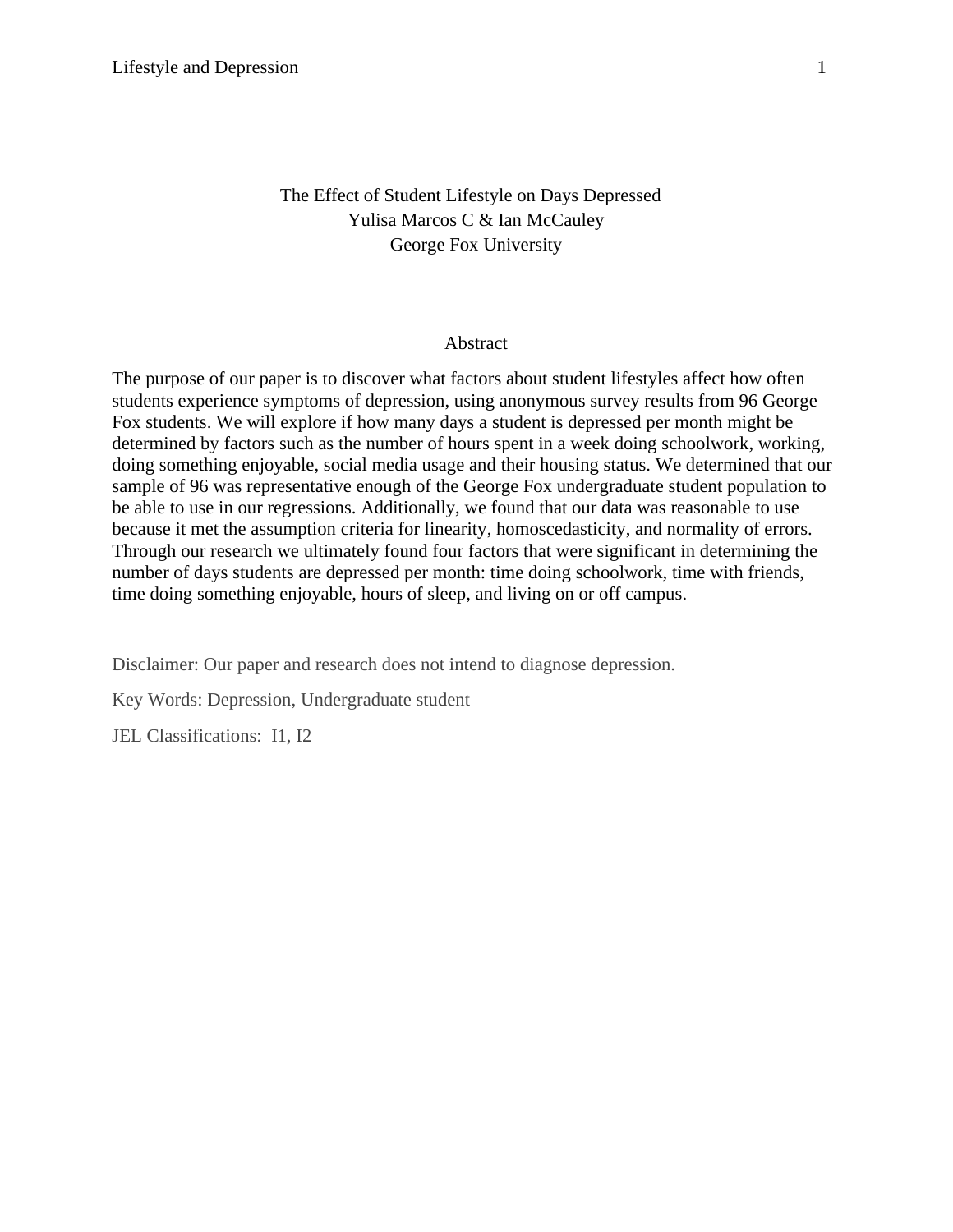#### **Introduction**

Depression, along with other mental illnesses, are an issue that all humanity hopes to overcome. Our research focuses on this issue but brings it closer to home since it will aim to measure George Fox University undergrad students' days of depression through data from a random sample of George Fox students. Having a better understanding of what factors lead to depression in students is the first step to discovering how to reduce the occurrence of depression. Even though our population of interest is small compared to the entire population that might experience depression, our population of interest still factors into the economic impact of depression. For reference, the total economic burden from depression is \$210.5 billion per year (Workplace Mental Health). Additionally, depressive disorders are the sixth most costly medical condition in the United States, having \$71 billion go to treatment for these disorders annually (Winerman).

According to the data that we gathered, more than 50% of students experience symptoms of depression more than five days per month. We believe that this is evidence enough that depression within George Fox's student body could use more attention. Our research aims to pinpoint what factors lead to depression so that our data might lead to potential solutions. This gives more importance to the factors that play a big role in affecting how often students feel depressed or not. Our research shows that time doing schoolwork, time with friends, time doing something enjoyable, and on or off campus housing status were key factors. On or off campus housing showed to have the largest impact on frequency of depression with off campus students being depressed less often.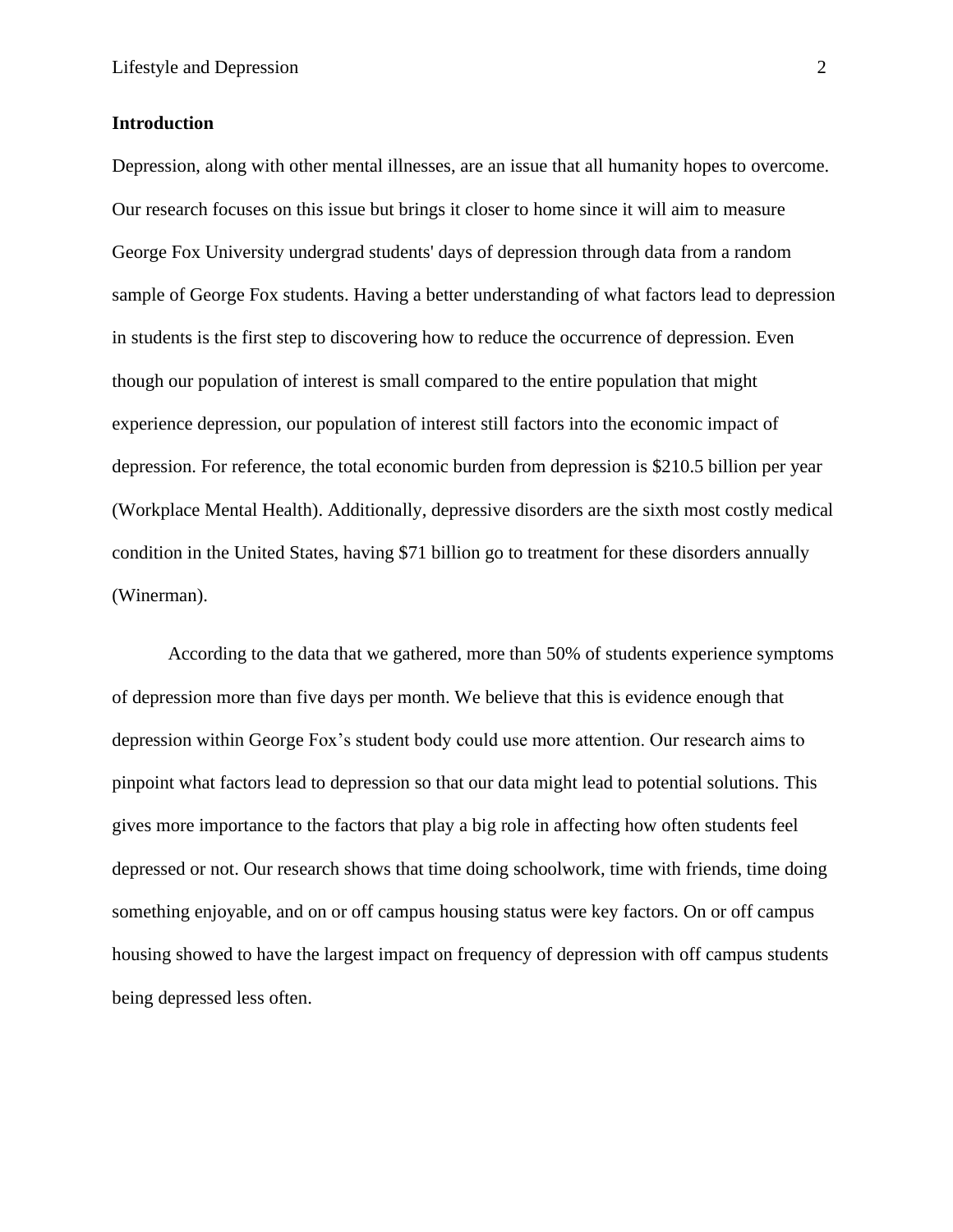#### **Data Overview and Limitations**

We accomplished our data collection through the distribution of a Google survey which asked respondents in a typical month (30 days) how many days on average do they have feelings of hopelessness, emptiness, and a lack of motivation. Therefore, this question served as a basis for our dependent variable in our regression. We believed this was the best way to measure depression since these are symptoms an individual typically has when depressed according to the Mayo Clinic. We also believe this was an accurate measure to quantify depression given that emotions can be abstract and qualitative since we often cannot determine the severity of the emotion. Our independent variables were gathered through questions where students were asked to state their sex, class standing, whether they are an athlete and if they live on or off campus. All these variables: sex, athlete or not, on/off campus, and class standing by a junior class standing being our base will serve as binary variables. We then asked students to give their best estimate on their weekly time spent with friends, working out, social media, working, doing something enjoyable and doing schoolwork measured in hours. Additional questions we asked were average sleep on a typical night and monthly expenses per month. All these questions corresponded to continuous variables, activities were measured in hours and expenses in dollars.

We distributed our survey through different avenues like: The Daily Bruin, asking friends, and having professors share it to our classes. Our collection of data may be subject to bias. For example, students who read and interact with The Daily Bruin may not represent the student body's attitude toward school involvement. Asking friends and professors to share the survey is likely to involve selection bias, as well, since both authors are business majors who are in business courses. This could lead to a lack of diversity in majors that responded to the survey. Having a majority of one academic department might not represent all of George Fox since some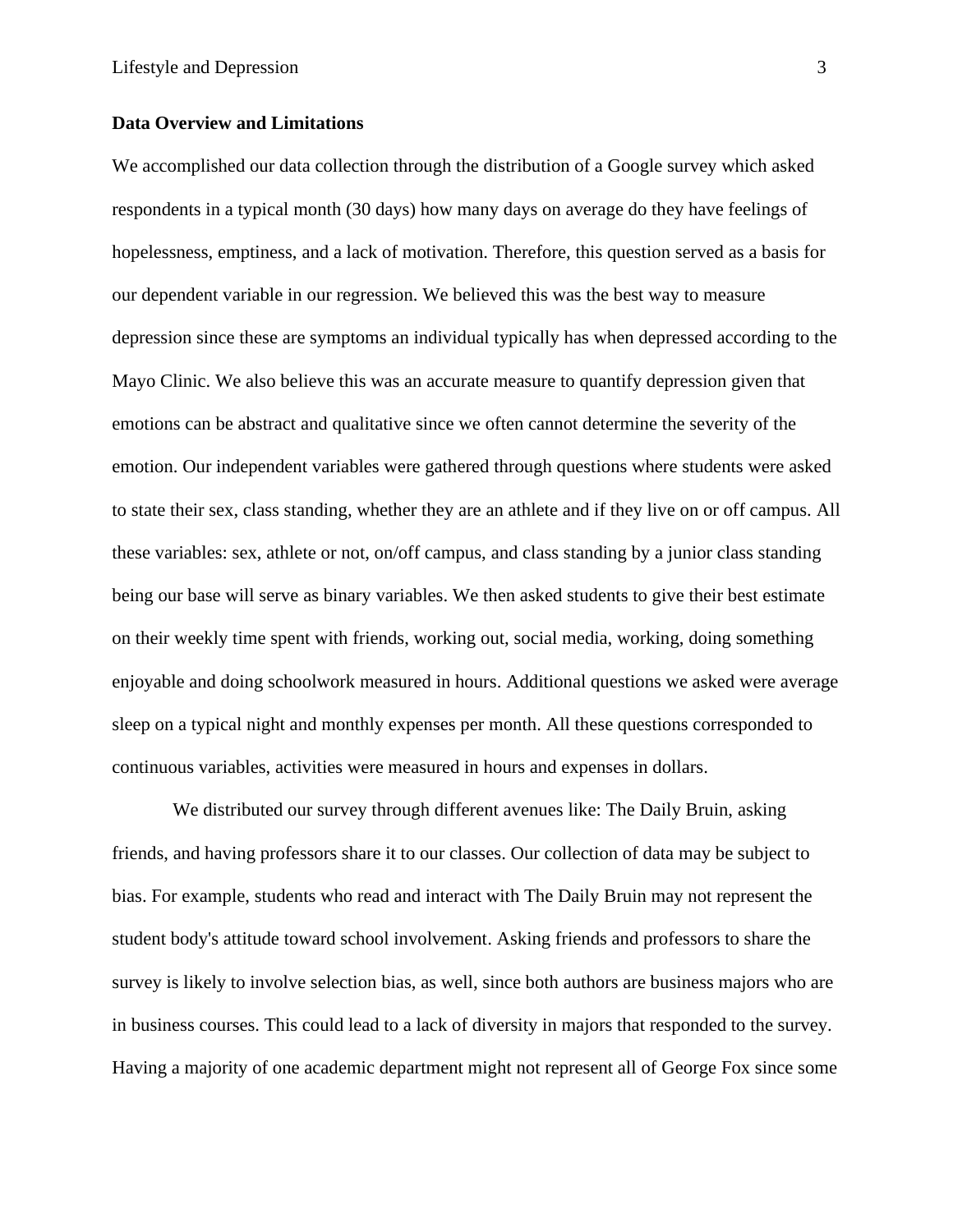majors may have a heavier or lighter curriculum. To help minimize this we also made sure to distribute the survey to avenues not affiliated with the College of Business by sharing it with those taking part in different academic departments. Since mental health and depression is such a sensitive topic, we intentionally did not give an in-depth description of what the survey was about. Our hope was to get responses from people who have a variety of attitudes about mental health, not only people who are outspoken about the topic.

To further ensure our data was credible for the use of regressions we ran several tests to confirm it met the requirements for most of the ordinary least square's assumptions. However, our regression is likely to have omitted variable bias since depression can stem from a huge number of variables. We are limited on what variables we have since we needed a relatively short survey and we wanted variables that could be affected by policy change. Things like genetics or family income are variables that were omitted but likely influence depression. For all of our regression we decided to use heteroskedasticity-robust standard errors.

| <b>Variable Name</b> | <b>Type</b> | <b>Description</b>                                                                                                      | <b>Units</b>   |
|----------------------|-------------|-------------------------------------------------------------------------------------------------------------------------|----------------|
| Days_Depressed       | Continuous  | Days in a total month of 30 days a student<br>experiences depression                                                    | Days           |
| social_media         | Continuous  | Hours in a week a student engages on social<br>media sites                                                              | Hours per week |
| school_work          | Continuous  | Hours in a week a student spends on school<br>related activities such as class, studying,<br>clinicals/externships etc. | Hours per week |
| work                 | Continuous  | Hours in a week a student spends working for<br>pay. Outside of campus or work study jobs.                              | Hours per week |
| enjoyable            | Continuous  | Hours in a week a student spends doing<br>something they enjoy such as a hobby.                                         | Hours per week |
| with_friends         | Continuous  | Hours in a week a student spends quality time<br>with friends (one person or more)                                      | Hours per week |
| working_out          | Continuous  | Hours in a week a student spends being<br>active/working out                                                            | Hours per week |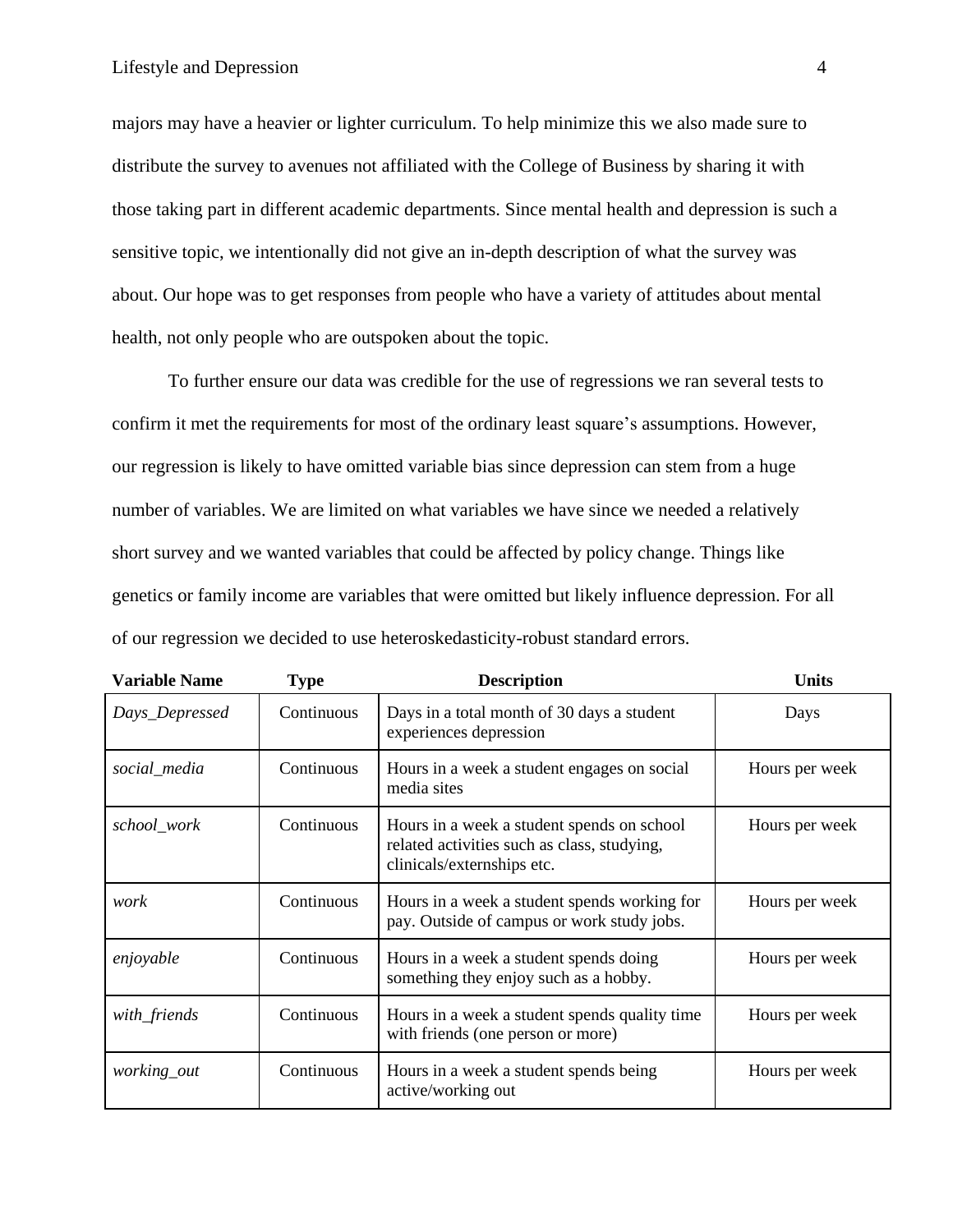| sleep                                                                            | Continuous    | Hours of sleep in a typical night a student<br>gets.                                                                                                                | Hours per night                                         |  |
|----------------------------------------------------------------------------------|---------------|---------------------------------------------------------------------------------------------------------------------------------------------------------------------|---------------------------------------------------------|--|
| expenses                                                                         | Continuous    | Total monthly expenses a student has.                                                                                                                               | <b>Dollars</b>                                          |  |
| off_campus                                                                       | Binary        | A student lives off campus such as in own<br>apt/house or with family.                                                                                              | Base group: students<br>living on campus                |  |
| is_athelete                                                                      | Binary        | A student is a student athlete.                                                                                                                                     | Base group: non-<br>student athletes                    |  |
| Male                                                                             | Binary        | A student identifies as male.                                                                                                                                       | Base group: Students<br>that identify as female         |  |
| Class Standing<br>Dclass_standing_2<br>$Dclass\_standing_3$<br>Dclass_standing_4 | <b>Binary</b> | Dclass_standing_2- Student is a freshman or<br>other<br>Dclass_standing_3- Student is a sophomore<br>or other<br>Dclass_standing_4- Student is a Senior or<br>other | Base group: students<br>with a junior class<br>standing |  |

## **Summary Statistics**

|                | Mean   | Median | S.D.   | Min    | Max   |
|----------------|--------|--------|--------|--------|-------|
| social media   | 12.48  | 10.00  | 8.896  | 0.0000 | 50.00 |
| school work    | 33.41  | 30.00  | 17.43  | 1,500  | 96.00 |
| Work           | 8.865  | 8.250  | 9.320  | 0.0000 | 40.00 |
| enjoyable      | 11.03  | 10.00  | 8.450  | 0.5000 | 48.00 |
| with friends   | 11.84  | 10.00  | 10.20  | 1.500  | 72.00 |
| working out    | 4.711  | 4,000  | 4.594  | 0.0000 | 25.00 |
| sleep          | 7.042  | 7.000  | 1.104  | 4,000  | 10.00 |
| expenses       | 1037   | 300.0  | 5126   | 0.0000 | 50000 |
| Doff campus    | 0.3750 | 0.0000 | 0.4867 | 0.0000 | 1.000 |
| DAthlete       | 0.1354 | 0.0000 | 0.3440 | 0.0000 | 1.000 |
| Male           | 0.2708 | 0.0000 | 0.4467 | 0.0000 | 1.000 |
| Days Depressed | 9.969  | 6.500  | 8.447  | 1,000  | 29.00 |

#### **Summary Statistics**

For a better understanding of how often students struggle with depression, we will present some data about the responses to our dependent variable. Our survey results showed that 62.1% of respondents experience symptoms of depression 10 days or less out of the month, 24.2% between 11 and 20 days, and 13.7% are greater than 21 days. Additionally, the average number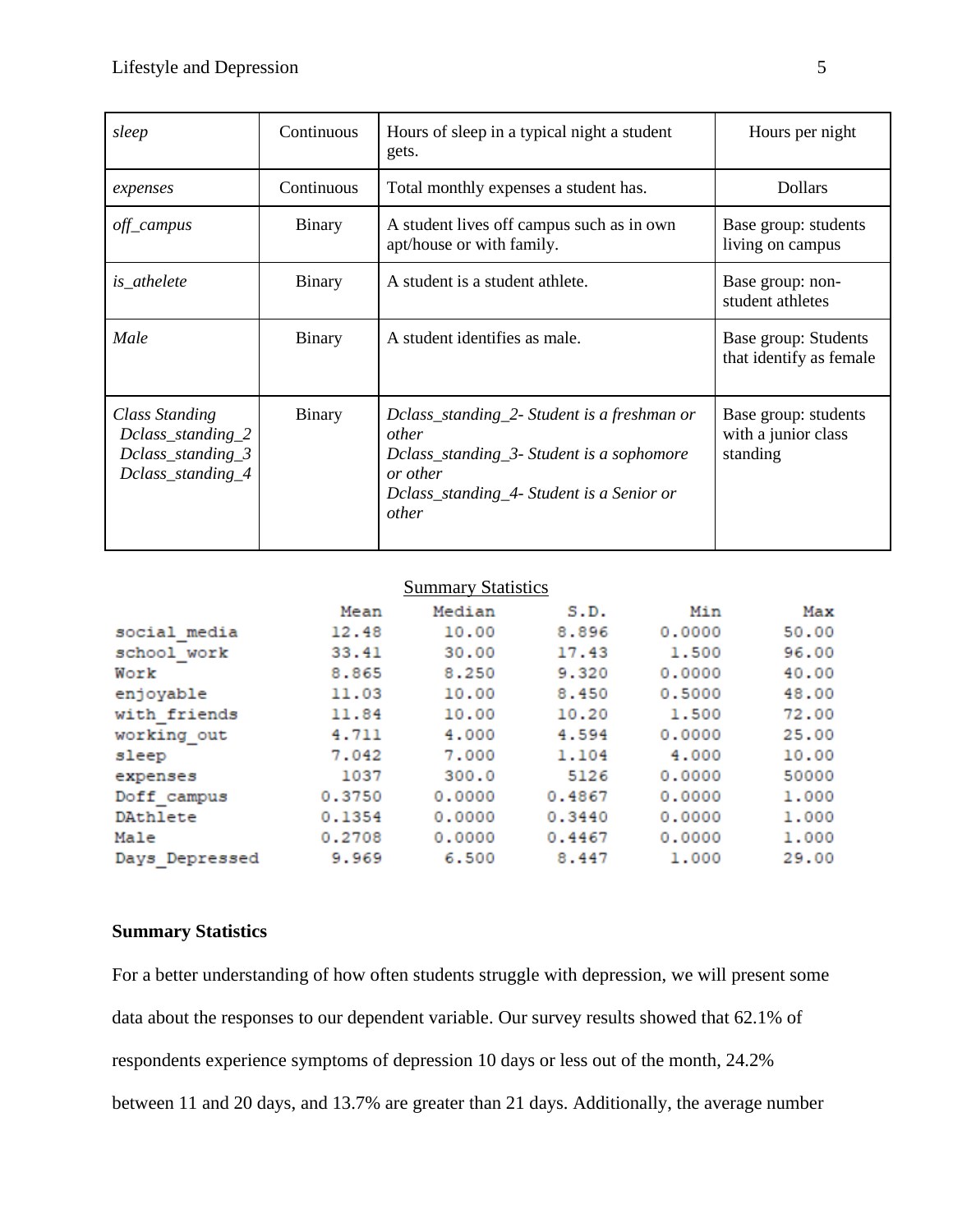of days depressed is 10 and the median is 7. Below is a histogram that can help visualize the responses to our dependent variable question. It is good to see that the chart is skewed to the right; however, the data on the right proves that frequent symptoms of depression are prevalent.



**Histogram of Days Depressed** 

As mentioned, we were able to gather 96 responses from the George Fox undergrad student population. These consist of 72.2% female and 27.8% of them being male. Even though our sample does not equal the ratio of that of the population in which it is 60/40 representing both females and males our data is still suitable to use for a representation of the population since the George Fox student population has a bigger population of female students than males. The difference in population representation can be due to the fact that there is typically a higher rate of involvement in females than males according to psychologists Kelvin Seifert and Rosemary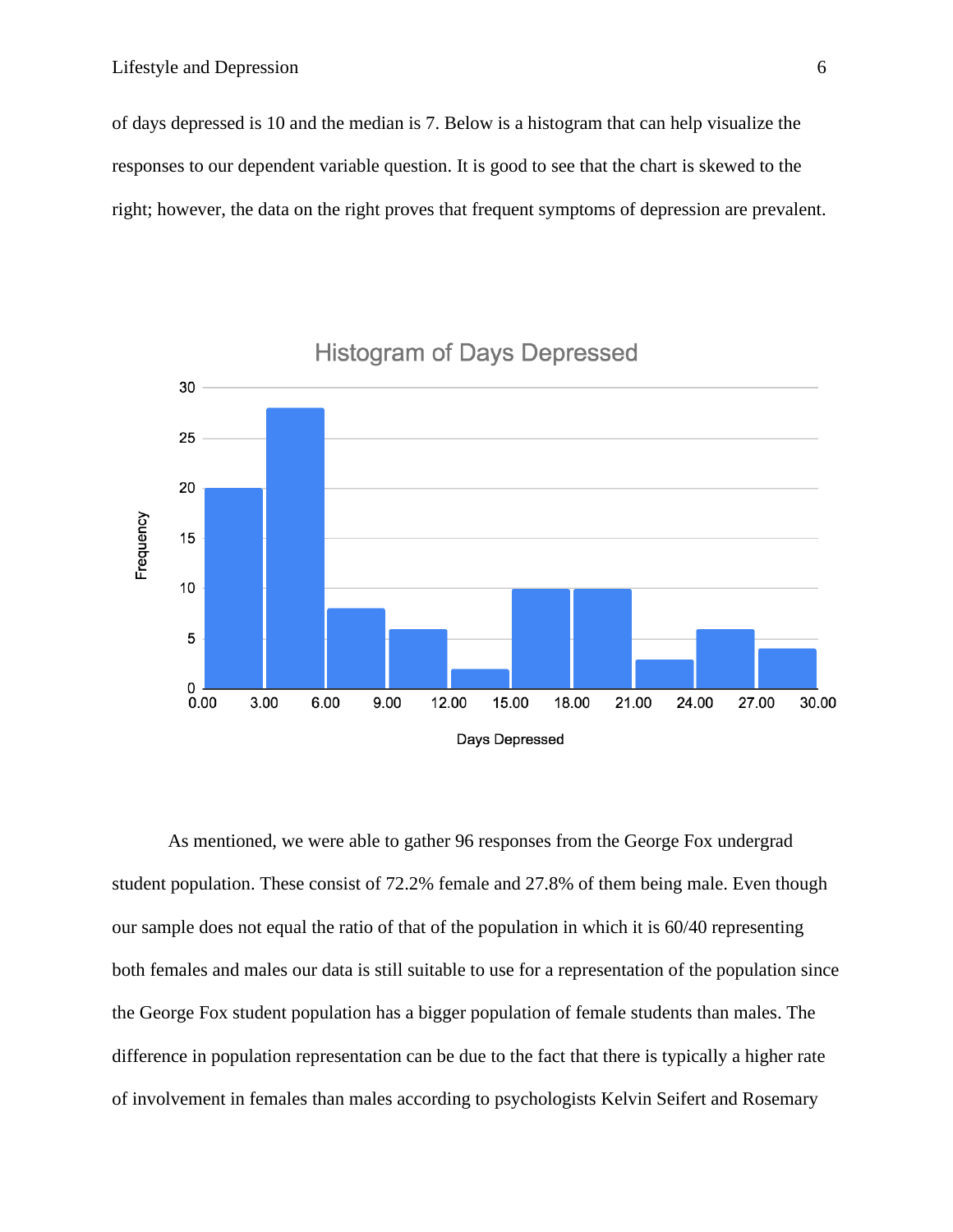Sutton therefore making females more likely to take our survey. Due to the larger participation of females when creating dummy variables we used females as our base group, giving a true (1) to males.

We proceeded to use our data set due to the overall good representation of class standings with 21.1% being freshman, 16.8% sophomores, 35.8% juniors and 26.3% seniors. The slightly higher numbers in junior and senior participation were due to both authors being junior and senior and having it shared with classmates and friends from those same class standings. Overall, we believed this was an accurate representation of the George Fox student body since it accounted for every class standing. With there being four class standings, our model will consist of multiple dummy variables with Juniors being our base group since they were the largest group.

Whether students were athletes was one of our dummy variables where our base group is the 86.3% of students that are not Athletes. Another dummy variable is whether students live on or off campus. Our base group was on campus students which make up 62.1% of our responses.

#### **Methodology**

Initially we determined that the regressors that would be included in our model would be all the variables that were present in our survey, both binary and continuous variables. Such model would be:

#### **DaysDepressed**

$$
= \beta_0 + \beta_1 (Off Campus) + \beta_2 (IsAthlete) + \beta_3 (Class Standing) + \beta_4 (Sex)
$$
  
+  $\beta_5 (With Friends) + \beta_6 (Sleep) + \beta_7 (SocialMedia) + \beta_8 (WorkingOut)$   
+  $\beta_9 (Express) + \beta_{10} (SchoolWork) + \beta_{11} (Enjoyable)$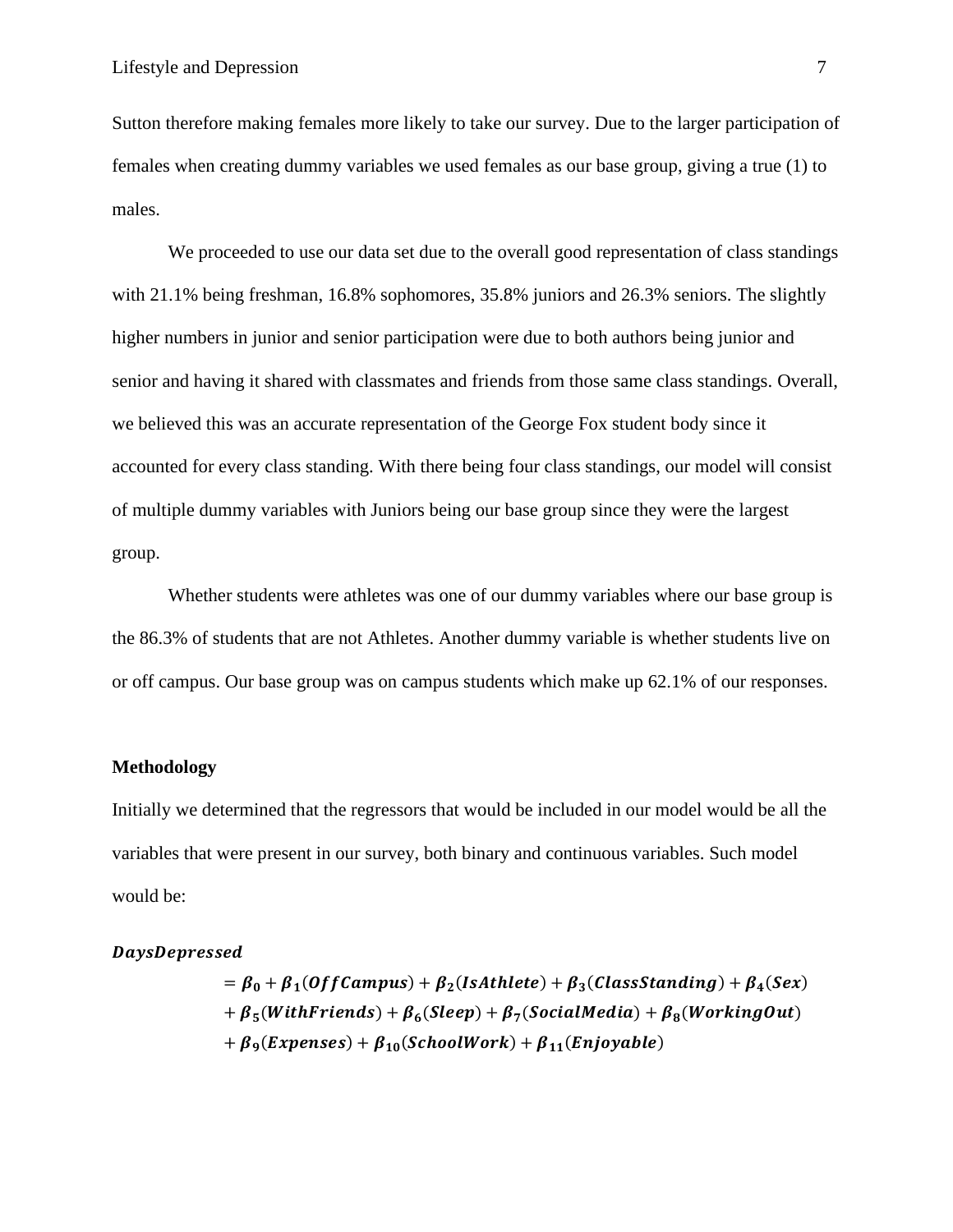To be able to understand how our regressors fit our model we created scatter plots on how our continuous variables like weekly time spent with friends, schoolwork, working, doing something enjoyable, working out, sleep and social media usage affected our outcome variable; monthly days depressed. For example, as the time spent on schoolwork increased, days depressed also increased having a positive relationship. Other positive relationships included time spent on social media. Regressors that have a negative relationship to days depressed were time spent with friends and doing something enjoyable. As time spent with friends increased the number of days depressed decreased.

Even though we found certain regressors to be positively and negatively correlated with our outcome variable, we also discovered that there was no relationship with regressors such as working out and monthly expenses. We were able to also run practice regressions, further proving that working out and monthly expenses did not have any effect on days depressed since neither showed to be statistically significant at any level in all regressions. In these regressions we also included dummy variables that also showed to not be statistically significant, such as a student's class standing and sex. Due to there not being a relationship in class standing, sex, working out and expenses we revised our model to:

#### **DaysDepressed**

$$
= \beta_0 + \beta_1(OffCampus) + \beta_2(IsAthlete) + \beta_3(Withfriends) + \beta_4(Sleep)
$$
  
+  $\beta_5(SocialMedia) + \beta_6(SchoolWork) + \beta_7(Enjoyable)$ 

We further examined the relationships of our regressions to the outcome variable. We made the decision to take the natural logs of some of the regressors to best fit our model. This was due to the data presented from the variables: to be highly skewed. To completely validate our data when it came to these regressors we created logs for time with friends, sleep,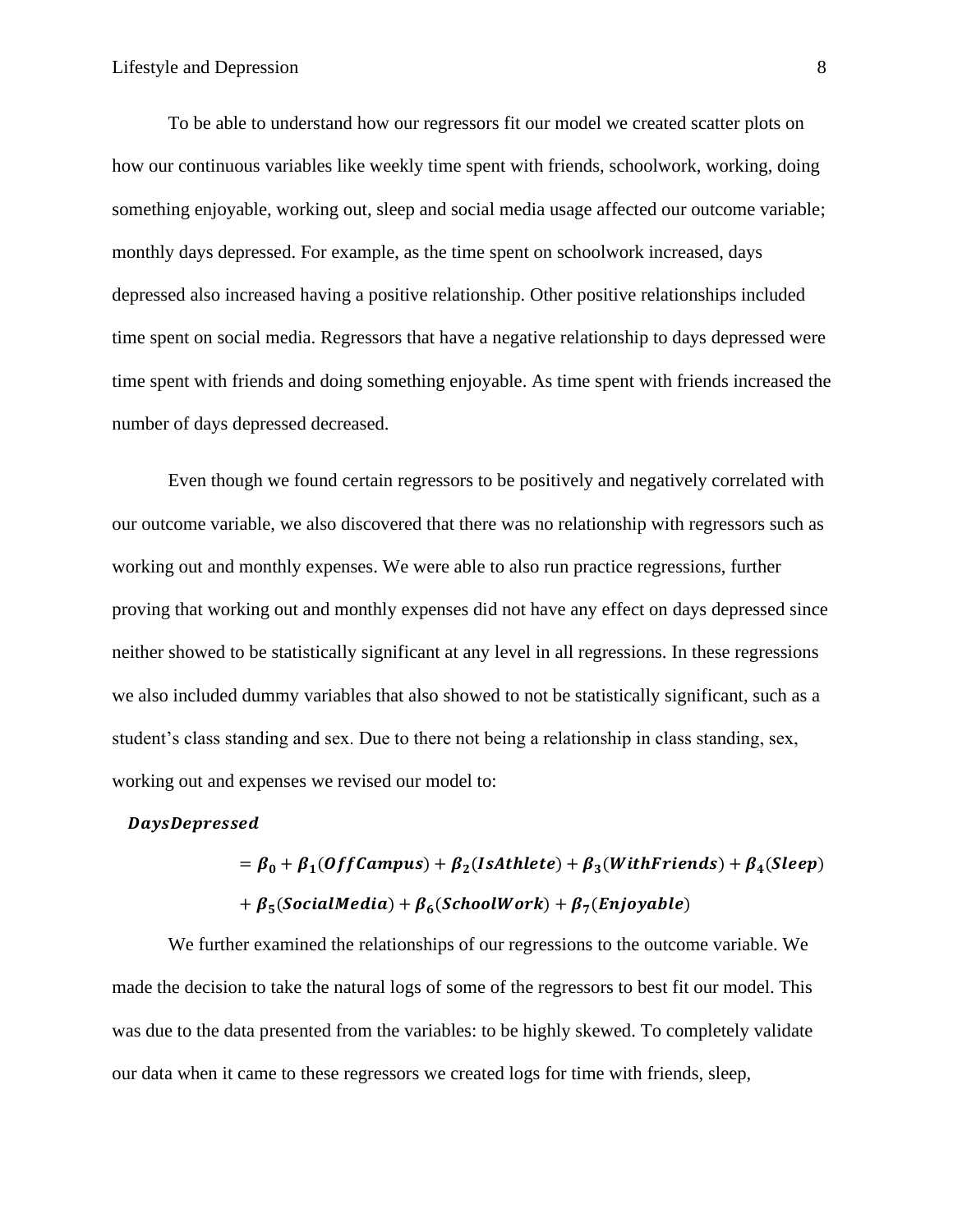schoolwork and doing something enjoyable. Doing this allowed us to take better control of our data because by creating logs it transformed the datasets into a more normal distribution. Creating a level-log model made our regressors show more statistically significant results and changed our interpretation into percentage change. Our level-log model would be represented as:

#### **DaysDepressed**

$$
= \beta_0 + \beta_1 (Off Campus) + \beta_2 (IsAthlete) + \beta_3 (\ln With Friends)
$$
  
+  $\beta_4 (\ln Sleep) + \beta_5 (SocialMedia) + \beta_6 (\ln SchoolWork) + \beta_7 (\ln Enjoyable)$ 

#### **Results and Interpretation**

All regressions we ran contained off campus as a regressor since it had a large coefficient that was always statistically significant. There is an interpretation of its effect within the explanation of the first regression. Interpreting its effects will be virtually the same for every regression with only the magnitude of its coefficient changing slightly. Each regression uses all 96 responses; therefore, our n is equal to 96. Multiple regression results for the data gathered from George Fox students are presented in the table below.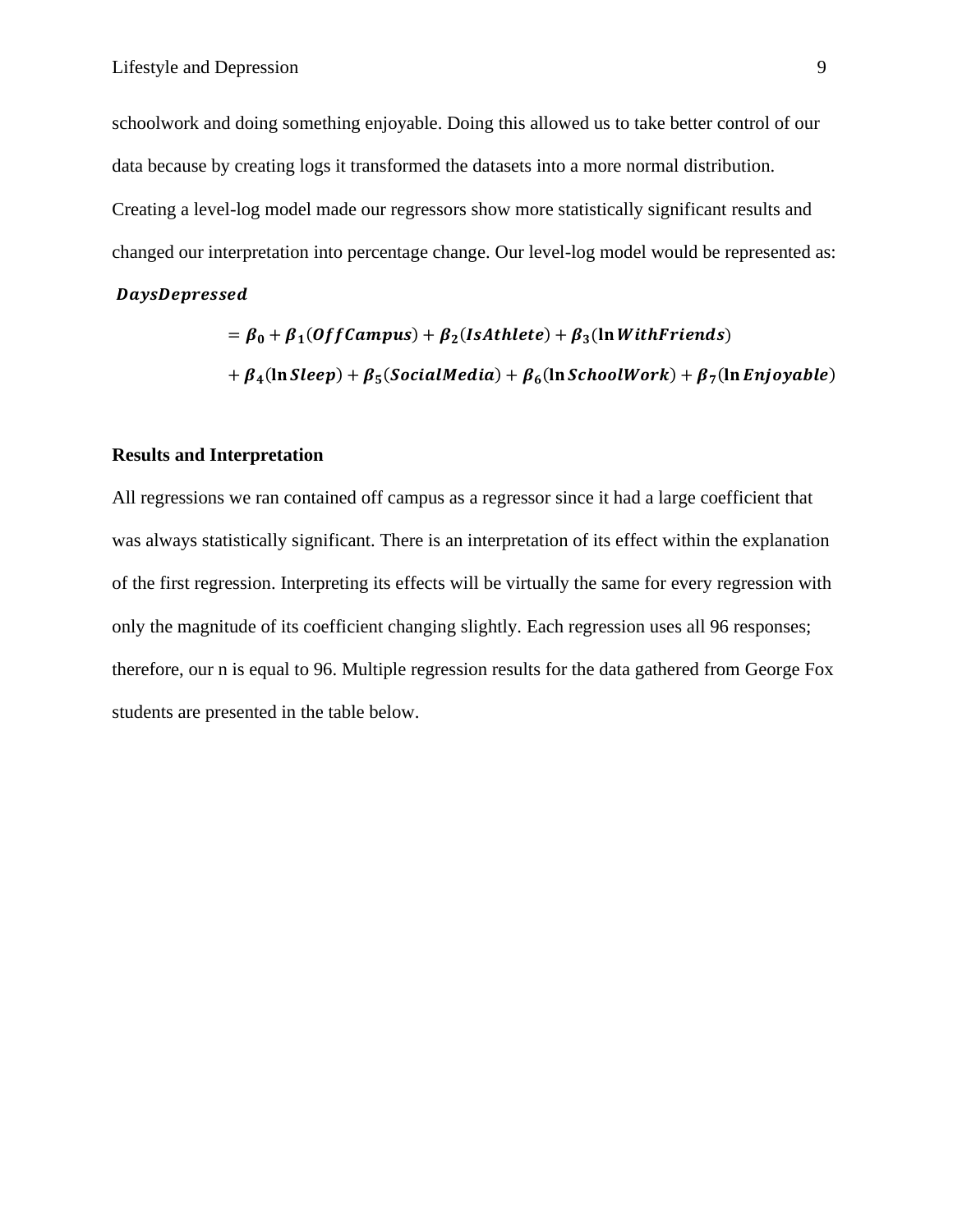| <b>Multiple Regression Estimates of Lifestyle and Days Depressed</b> |             |             |               |             |             |
|----------------------------------------------------------------------|-------------|-------------|---------------|-------------|-------------|
| <b>Regressor</b>                                                     | (1)         | (2)         | (3)           | (4)         | (5)         |
| off_campus                                                           | $-6.746***$ | $-6.730***$ | $-5.645***$   | $-6.550***$ | $-6.806***$ |
|                                                                      | (.0000)     | (.0000)     | (.0000)       | (.0000)     | (.0000)     |
| school_work                                                          |             |             |               | $0.181***$  |             |
|                                                                      |             |             |               | (.001)      |             |
| In school work                                                       | 4.766***    |             | 3.765***      |             |             |
|                                                                      | (.0000)     |             | (.0002)       |             |             |
| with friends                                                         |             |             |               | $-422**$    |             |
|                                                                      |             |             |               | (.174)      |             |
| In with friends                                                      | $-2.796***$ |             |               |             |             |
|                                                                      | (.006)      |             |               |             |             |
| sq with                                                              |             |             |               | $.005***$   |             |
| friends                                                              |             |             |               | (.002)      |             |
| ln_enjoyable                                                         |             |             | $-2.701**$    |             |             |
|                                                                      |             |             | (.015)        |             |             |
| sleep                                                                |             |             |               |             | $-1.867**$  |
|                                                                      |             |             |               |             | (.024)      |
| ln_sleep                                                             | $-10.484**$ |             |               |             |             |
|                                                                      | (0.034)     |             |               |             |             |
| <b>Social Media</b>                                                  |             |             | $.183*(.066)$ |             |             |
|                                                                      |             |             |               |             |             |
| is athlete                                                           |             | $-4.556**$  |               |             |             |
|                                                                      |             | (.036)      |               |             |             |
| $R^2$                                                                | 0.386       | 0.168       | 0.327         | 0.314       | 0.193       |
|                                                                      | 23.163**    | 13.109***   | 3.041         | 10.336***   | 25.671***   |
| <b>Intercept</b>                                                     | (.023)      | (.0000)     | (.356)        | (.0002)     | (.0000)     |

Our first regression is as follows:

 $DaysDepressed(1) = 23.163 - 6.746 (Off Campus) - 2.796 (In With Friends)$  $(.023)$   $(.000)$   $(.006)$  $-10.484(\ln \text{Sleep}) + 4.766(\ln \text{SchoolWork})$ (.034). (.000)

It uses three independent variables, the first is the dummy variable *off \_campus* where one means they live off campus and zero means they live on campus. The second variable is *ln\_school\_work* which is the log of hours spent on schoolwork per week and the third is *ln\_with\_friends* which is the log of hours spent with friends per week. The coefficient of off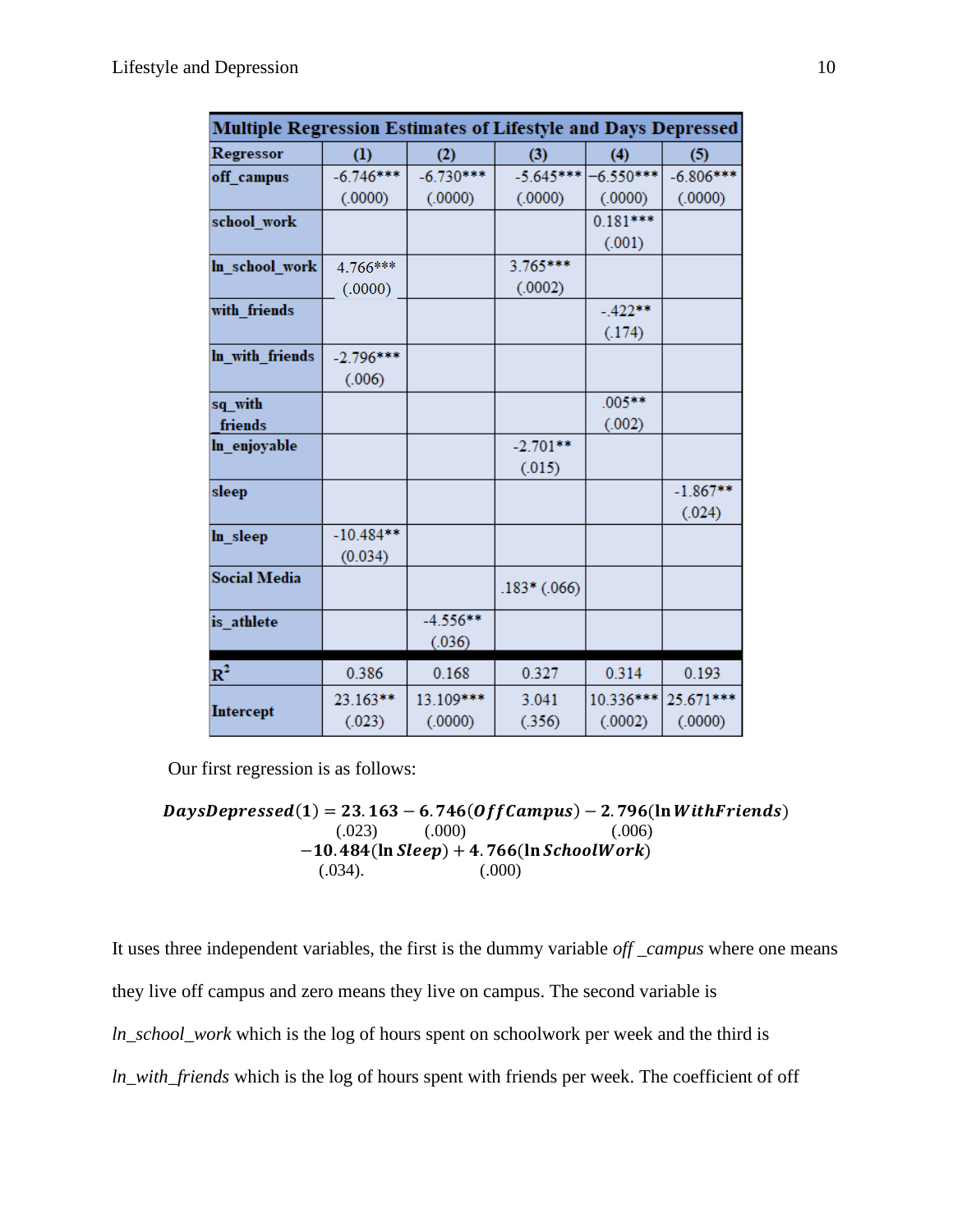campus suggests that on average, living off campus is correlated to a reduction in days depressed by 6.8 per month, ceteris paribus. The coefficient for *ln\_school\_work* suggests that on average, a one percent increase in time spent on school per week is correlated with an increase in about .05 days depressed per month. This coefficient is small but so is a one percent increase in time. For example, if you go from 10 to 11 hours of schoolwork that is a 10% increase which correlates to a half day of depression increase per month, or six days per year. *Ln\_with\_friends* has a very similar interaction. An increase of time spent with friends by one percent in a week is correlated with a decrease in days depressed by about .03 days per month. Additionally, a 10% increase in time with friends is correlated with a decrease in a little more than three days out of the year. Using the same logic for *ln\_sleep*, a 10% increase in time sleeping is correlated with a decrease in about 12.5 days with symptoms of depression out of the year. Lastly this regression had an  $R^2$  of .386 which was the largest of our regressions and is larger than what was expected considering how many things can cause depression.

| DaysDepressed(1) |             |  |
|------------------|-------------|--|
| Regressor        | Coefficient |  |
|                  | $-6.746***$ |  |
| off campus       | (.0000)     |  |
|                  | 4.766***    |  |
| ln school work   | (.0000)     |  |
|                  | $-2.796***$ |  |
| In with friends  | (.006)      |  |
|                  | $-10.484**$ |  |
| ln sleep         | (.034)      |  |
| $R^2$            | 0.386       |  |
|                  |             |  |
| Intercept        | 23.163**    |  |
|                  | (.023)      |  |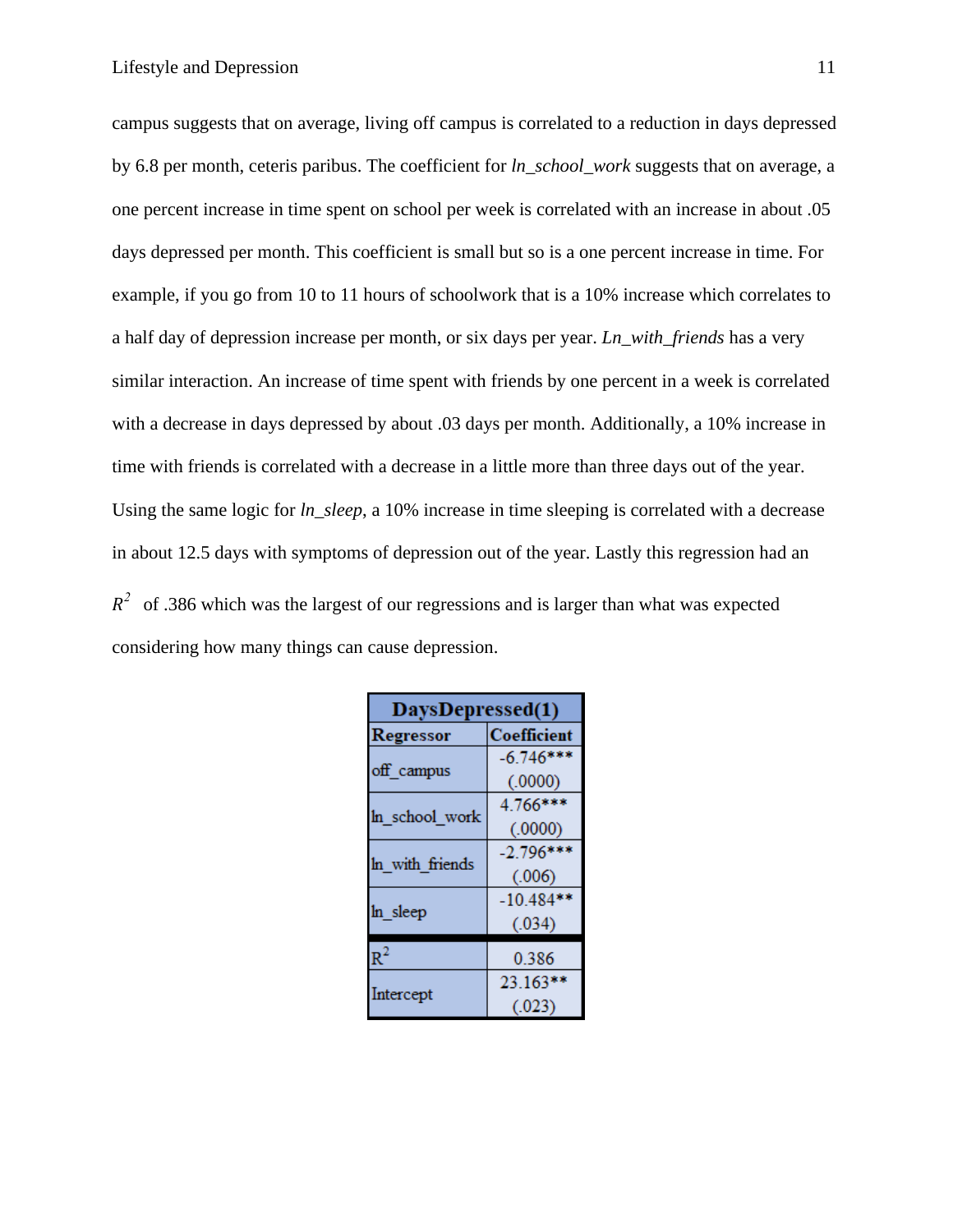Our second regression is:

## $DaysDepressed(2) = 13.109 - 6.730(Off Campus) - 4.556(IsAthlete)$  $(.000)$ .  $(.000)$   $(.036)$

This regression looks at the effects of our most significant dummy variables; if a student lives off campus and if they are an athlete. The regressor, *is\_athlete* is correlated with a decrease of days depressed by about 4.5 days per month for students that are athletes. For this regression the intercept is 13.109 which represents the number of days depressed for someone who is on campus and not an athlete, also known as the base group. Both regressors will shift this average for the different groups by the magnitude of the coefficient. For example, the average for an offcampus athlete is 1.823, i.e.  $(13.109 - 6.73 - 4.556 = 1.823)$ . The  $R^2$  for this regression is a bit smaller but that is to be expected considering this regression only considers two factors.

| DaysDepressed(2) |             |  |  |
|------------------|-------------|--|--|
| Regressor        | Coefficient |  |  |
|                  | $-6.730***$ |  |  |
| off_campus       | (.0000)     |  |  |
| is athlete       | $-4.556***$ |  |  |
|                  | (.036)      |  |  |
| $\mathsf{R}^2$   | 0.168       |  |  |
|                  | 13.109***   |  |  |
| Intercept        | (.0000)     |  |  |

 $DaysDepressed(3) = 3.041 - 5.645(Off Campus) + 3.765(ln SchoolWork)$  $(.356)$   $(.000)$ .  $(.0002)$  $-2.701$ (ln Enjoyable)+. 183(SocialMedia)  $(.015)$   $(.066)$ 

Our third regression is like the first one in that it uses the log of regressors, but it differs because it adds *social\_media*. This regressor *social\_media* suggests that for every increase of one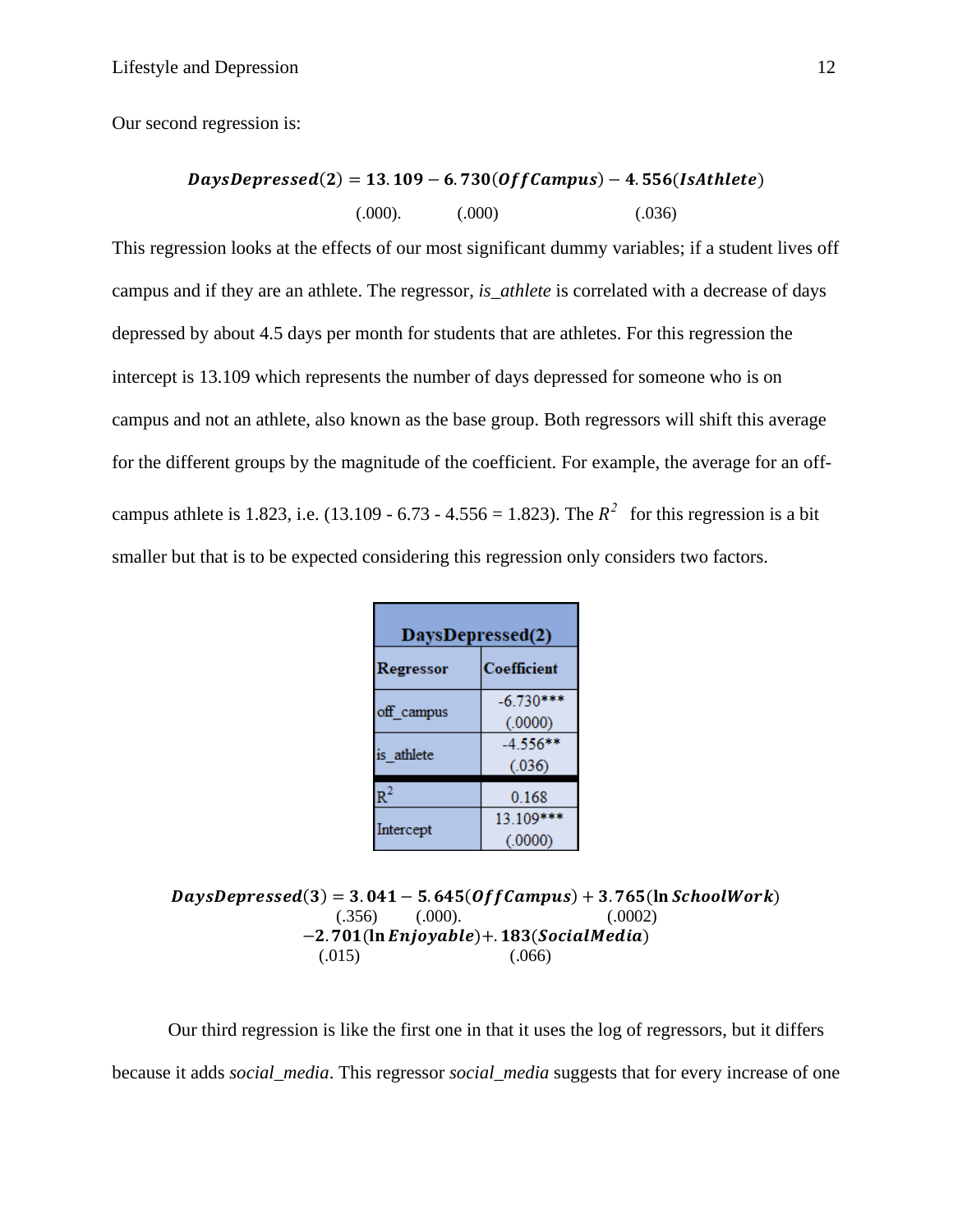hour spent on social media is correlated with an increase in .183 days in a month depressed. This is small, but if you consider a 10-hour change in time spent on social media, it will be an increase in days depressed by 1.8 per month or 22.0 per year. It is interesting to see that in this regression, the coefficient for *off\_campus* decreased by close to one day. Seeing this effect of social media is both practically and economically significant. It is generally understood that social media can take a toll on one's mental health. In fact, McLean Hospital explains that social media has the potential to harm a person's mental health as well as their physical health. This is because social media has a direct impact on the quality and quantity of sleep a person gets, and a lack of sleep is associated with poor mental and physical health (The Social Dilemma). Therefore, the effect of social media has economic significance in both the cost of treatment and the loss of time spent doing something economically productive.

| DaysDepressed(3) |             |  |
|------------------|-------------|--|
| Regressor        | Coefficient |  |
|                  | $-5.645***$ |  |
| off_campus       | (.0000)     |  |
| In school work   | $3.765***$  |  |
|                  | (.0002)     |  |
| ln enjoyable     | $-2.701**$  |  |
|                  | (.015)      |  |
| social media     | $.183*$     |  |
|                  | (.066)      |  |
|                  |             |  |
| $R^2$            | 0.327       |  |
|                  | 3.041       |  |
| Intercept        | (.356)      |  |

 $DaysDepressed(4) = 10.336 - 6.55(OffCampus) + .181(SchoolWork)$  $(.0002)$ .  $(.000)$ .  $(.001)$ 

 $-422(With Friends) + .005(SqWith Friends)$ 

 $(.174).$   $(.002)$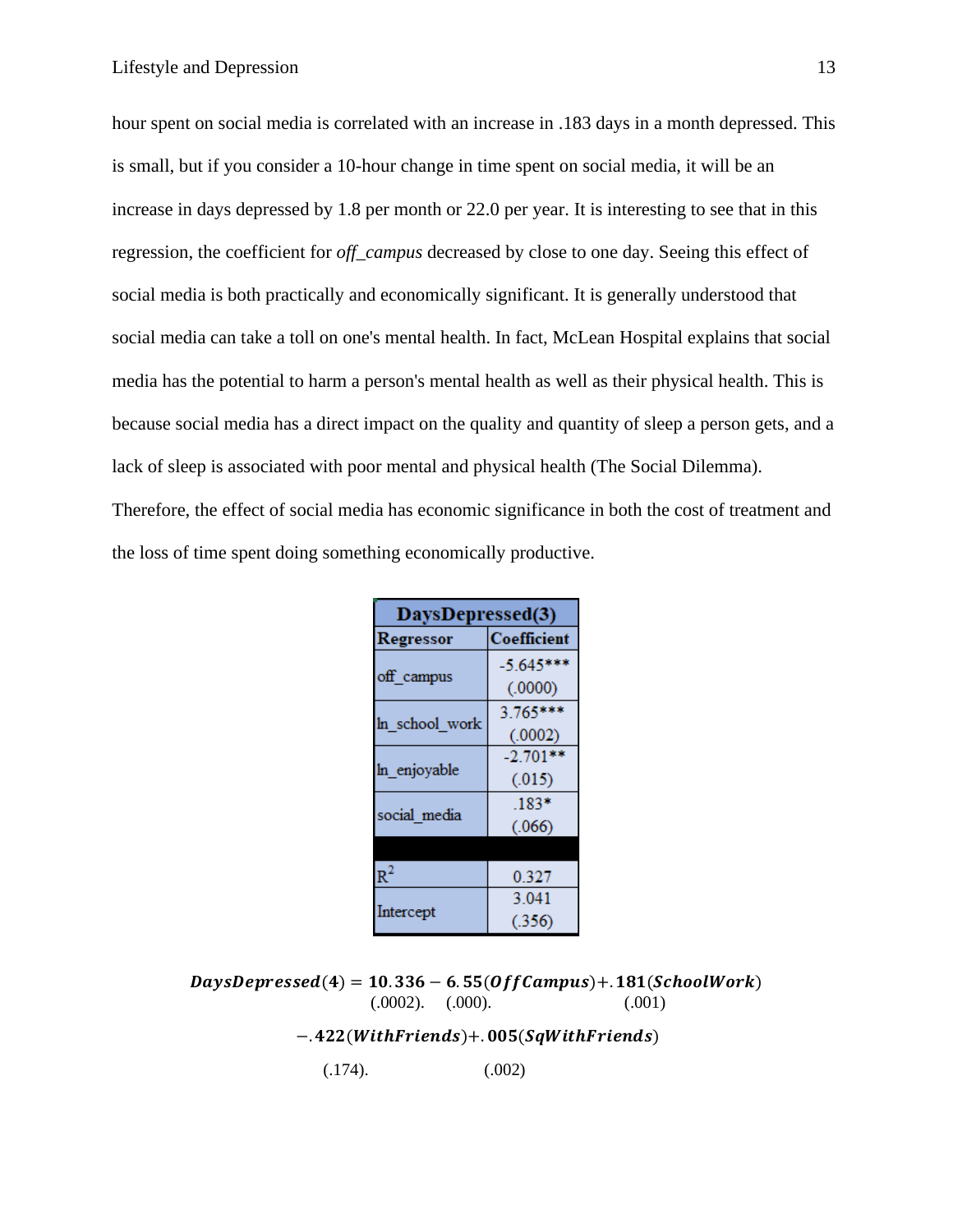Our fourth regression uses *off* campus just like the other regressions. It also uses *school\_work* which is hours spent on school related work per week as well as *with\_friends* and *sq\_with\_friends* this is time spent with friends per week and the square of that. *School\_work* suggests that an increase of one hour per week spent on school is correlated with an increase in days depressed in a month of .181. If we translate this to days per year it will be an increase of 2.172 days for an increase of one hour spent on schoolwork per week. Therefore, an increase in time spent on school per week by 10 hours is correlated with an increase in 22.8 days of depression per year, this seems more practical than in regression one. *with\_friends* is negatively correlated with days depressed, it also has a diminishing effect due to *sq\_with\_friends*. For an hour increase in time with friends, days depressed is decreased by  $(.422 - .005* hours^2)$  days. Therefore, an increase in time spent with friends per week from 4 to 5 is correlated with a decrease of .387 days depressed per month, but an increase from 15 to 16 would result in a smaller decrease of .255 days per month.

| DaysDepressed(4) |                    |  |
|------------------|--------------------|--|
| Regressor        | <b>Coefficient</b> |  |
|                  | $-6.550***$        |  |
| off campus       | (.0000)            |  |
| school work      | $.181***$          |  |
|                  | (.001)             |  |
| with friends     | - 422**            |  |
|                  | (.174)             |  |
|                  | $.005***$          |  |
| sq with friends  | (.002)             |  |
| $R^2$            | 0.314              |  |
|                  |                    |  |
|                  | 10.336***          |  |
| Intercept        | (.0002)            |  |

 $DaysDepressed(5) = 25.671 - 6.806 (Off Campus) - 1.867 (sleep)$  $(.000)$ .  $(.000)$   $(.024)$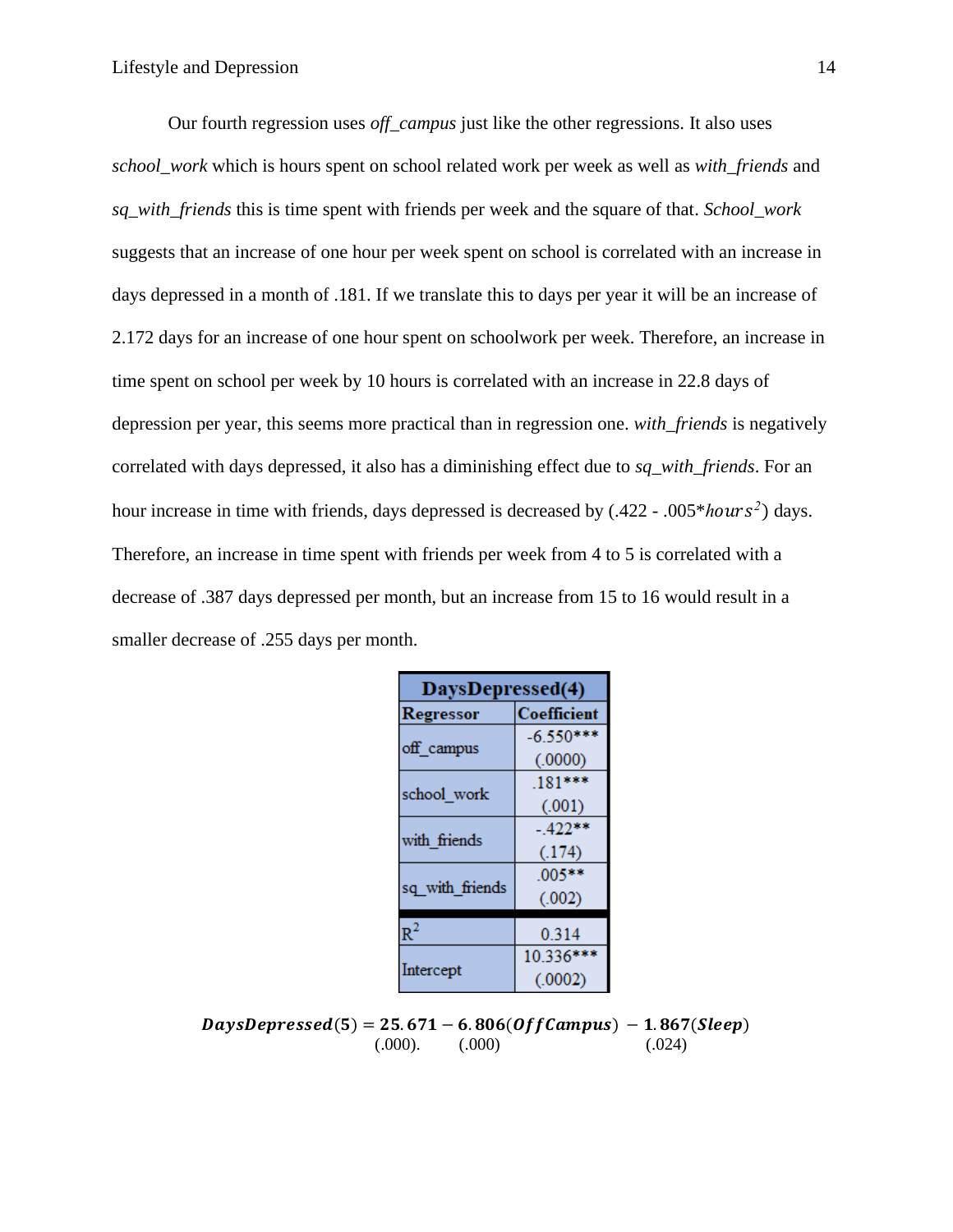For our last regression we can see the effect that sleep has on the number of days students experience symptoms of depression. The coefficient for sleep is the greatest among our continuous independent variables, being -1.867. Therefore, an increase in one hour of sleep per night is correlated with a decrease in 1.867 days of depression per month. The National Sleep Foundation states that young adults, ages 18 to 25, should get seven to nine hours of sleep per night (Suni). According to our survey results, George Fox students are on the low end of this range with an average of seven hours of sleep a night, so it makes sense that an increase in time sleeping benefits our students. These results are proof that sleep really is important for wellbeing, specifically in overcoming symptoms of depression.

| DaysDepressed(5) |             |  |
|------------------|-------------|--|
| Regressor        | Coefficient |  |
|                  | $-6.806***$ |  |
| off campus       | (.0000)     |  |
|                  | $-1.867**$  |  |
| sleep            | (.024)      |  |
| $R^2$            | 0.193       |  |
|                  | 25.671***   |  |
| Intercept        | (.0000)     |  |

#### **Conclusion**

Our paper sought out to determine how the hours spent on schoolwork, with friends, doing something enjoyable, sleep, and social media affected a student's depression days per month while comparing if they live on/off campus and if they are an athlete or not. While we do understand some of the factors affecting depression may be out of our control like having a history of family with depression and trauma, we intended to find key factors that would help the George Fox administration to understand what aspects of a student's life might be influencing their mental wellbeing in efforts to better serve their students. As a Christian institution we are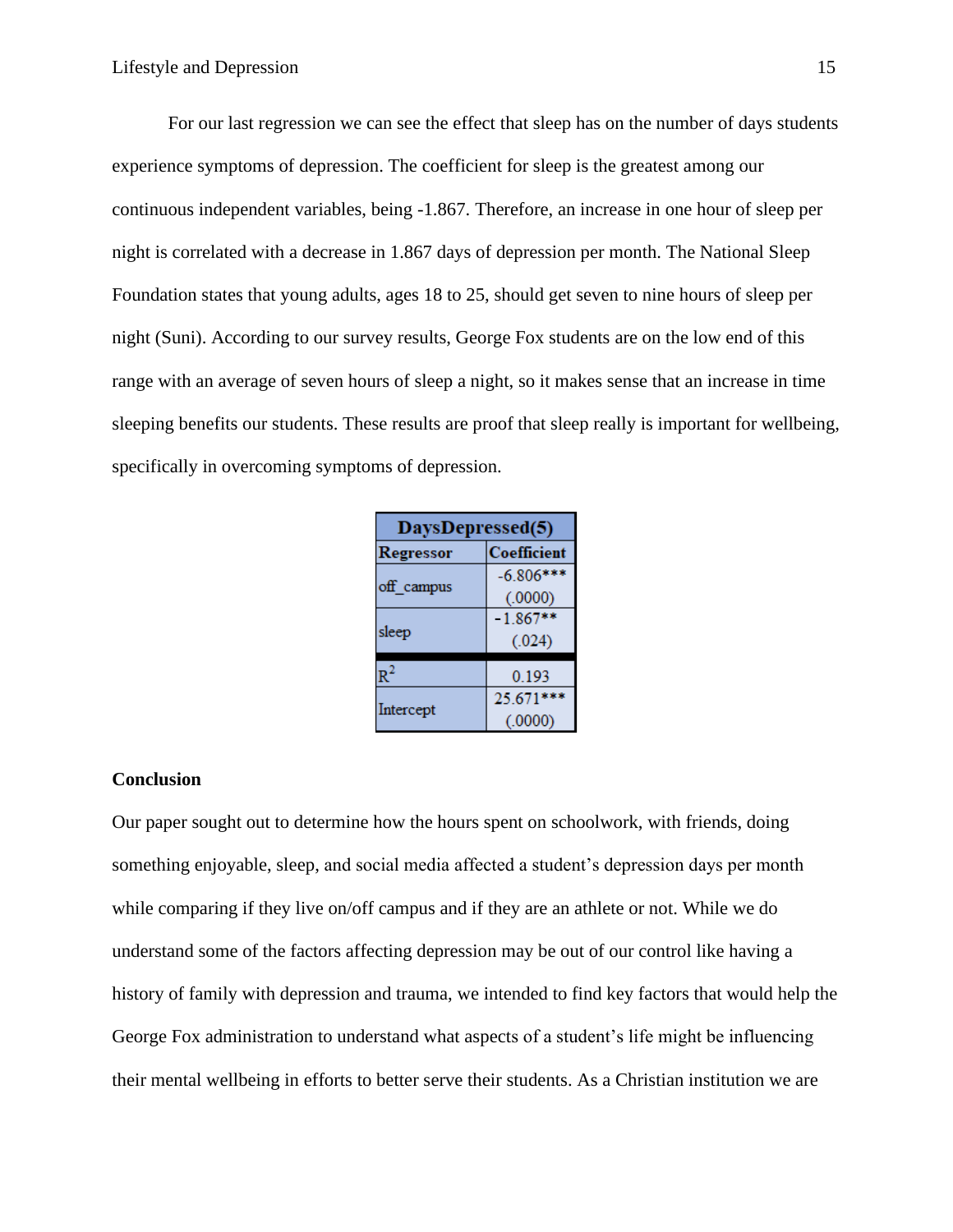highly encouraged to help our neighbors. That is why our findings are not only aimed at the George Fox administration but also towards the students. Students can use this information to better understand and support their peers and themselves. Additionally, we do take into consideration how some of the factors in our model can only be managed and controlled to a certain extent like schoolwork. Even though these cannot be eliminated, the institution and students can use this knowledge to better support students with depression.

As previously discussed in each our regressions a student's housing status showed to have the greatest impact, showing how students living off campus tend to be less depressed than those who live in on-campus housing. We recommend that the George Fox Housing department should work in collaboration with the Health and Counseling Center, to create more dialogue on mental health issues and to make resources more accessible. We also encourage Residential Assistants to be trained on the topic since they are generally the first point of contact for oncampus students. Currently they are only "briefly" (current GFU RA) trained. Bringing in professionals for in-depth training would be beneficial for students living on campus, and for RA's to be equipped when dealing with depression in students. George Fox could also reevaluate the on-campus housing requirements for freshmen and consider that it might not be the best fit for all incoming students.

For George Fox students we encourage them to focus their attention on spending more quality time with their friends. Reaching out to friends and doing something both individuals enjoy can help in strengthening a friendship and each person's mental wellbeing. Being cautious about hours sleep, and hours on social media is something else we encourage students to be aware of. Lastly, we encourage students, faculty, and administration to be open about the topic of mental health.